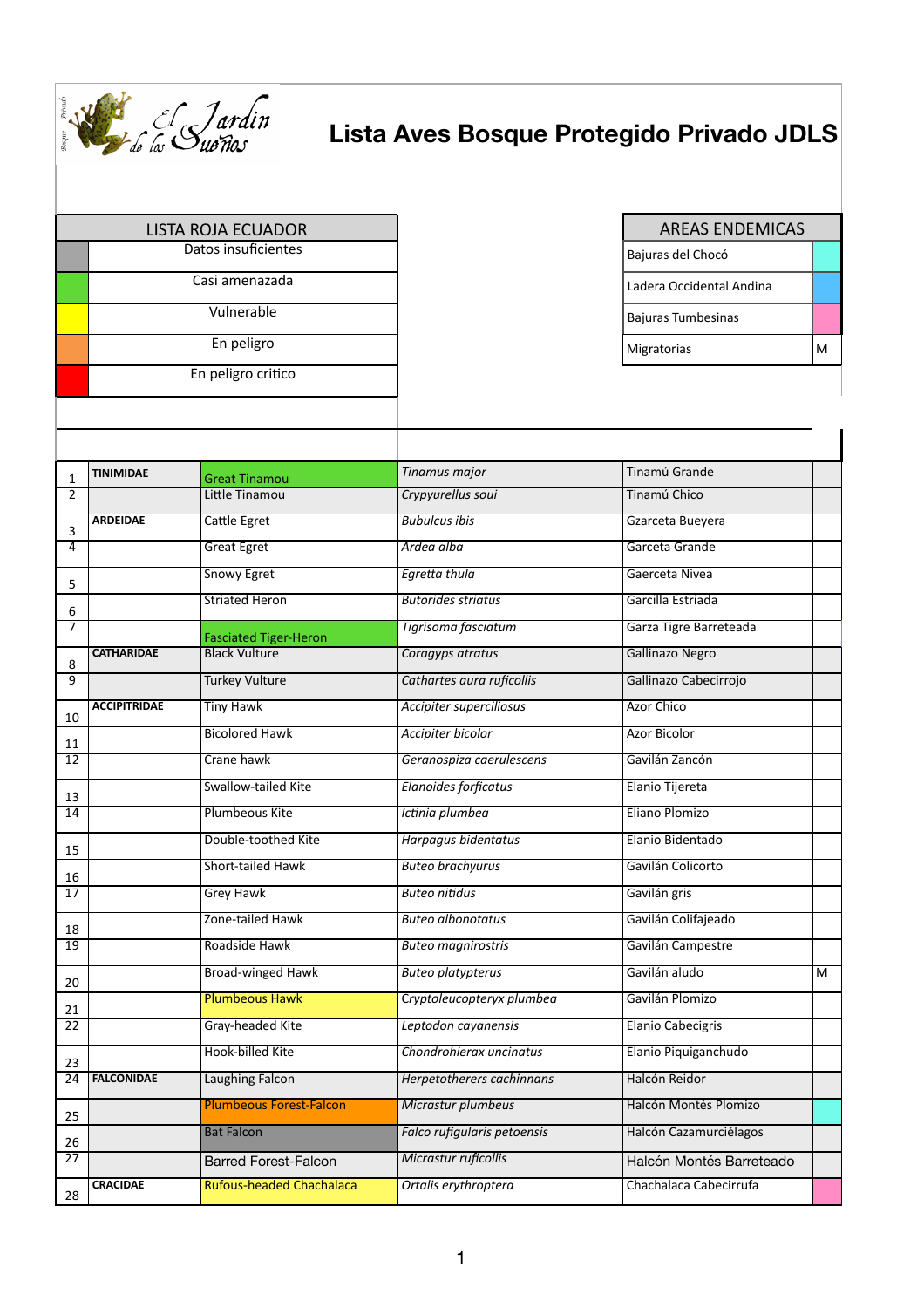| 29                    |                      | <b>Wattled Guan</b>                      | Aburria aburri               | Pava Carunculada             |  |
|-----------------------|----------------------|------------------------------------------|------------------------------|------------------------------|--|
|                       |                      | ODONTOPHORIDAE Rufous-fronted Wood-quail | Odontophorus erythrops       | Corcovado Frenticolorado     |  |
| 30                    | <b>RALLIDAE</b>      | <b>White-throated Crake</b>              | Laterallus albigularis       | Polluela Goliblanca          |  |
| 31<br>$\overline{32}$ |                      | <b>Colombian Crake</b>                   | Mustelirallus colombianus    | Polluela Colombiana          |  |
|                       |                      | <b>Purple Gallinule</b>                  | Porphyrula martinica         | Gallareta Púrpura            |  |
| 33<br>34              |                      | <b>Brown Wood-Rail</b>                   | Aramides wolfi               | Cotara morena                |  |
|                       | <b>COLUMBIDAE</b>    | Pale-Vented Pigeon                       | Patagioenas cayennensis      | Paloma Colorada              |  |
| 35<br>36              |                      | <b>Blue Ground-Dove</b>                  | Claravis pretiosa            | <b>Tortilita Azul</b>        |  |
| $\overline{37}$       |                      | Pallid Dove                              | Leptotila pallida            | Paloma Pálida                |  |
| 38                    |                      | <b>Band-tailed Pigeon</b>                | Patagioenas fasciata         | Paloma Collareja             |  |
| 39                    |                      | Ecuadorian Ground-Dove                   | Columbina buckleyi           | Tortolita Equatoriana        |  |
| 40                    |                      | White-tipped Dove                        | Leptotila verreauxi          | Paloma Apical                |  |
| 41                    |                      | <b>Scaled Pigeon</b>                     | Columba speciosa             | Paloma Escamosa              |  |
| 42                    | <b>PSITACIDAE</b>    | Pacific Parrotlet                        | Forpus coelestis             | Periquito del Pacifico       |  |
| 43                    |                      | <b>Bronze-winged Parrot</b>              | Pionus chalcopterus          | Loro Alibronceado            |  |
| 44                    |                      | <b>Red-masked Parakeet</b>               | Psittacara erythrogenys      | Perico Caretirrojo           |  |
| 45                    |                      | <b>Chestnut-fronted Macaw</b>            | Ara severa                   | Guacamayo Frenticastaño      |  |
| 46                    | <b>CUCULIDAE</b>     | Gray-cappe Cuckoo                        | Coccyzus lansbergi           | <b>Cudillo Cabecigris</b>    |  |
| 47                    |                      | Smooth-billed Ani                        | Crotophaga ani               | Garrapatero Piquiliso        |  |
| 48                    |                      | <b>Squirrel Cuckoo</b>                   | Piaya cayana                 | Cuco Ardilla                 |  |
| 49                    |                      | <b>Striped Cuckoo</b>                    | Tapera naevia                | <b>Cudillo Crespin</b>       |  |
| 50                    |                      | Little Cuckoo                            | Coccycua minuta              | Cuco Menudo gracilis         |  |
| 51                    | <b>STRIGIDAE</b>     | Mottled Owl                              | Ciccaba virgata              | Búho Moteado                 |  |
| 52                    |                      | Pacific Pygmy-Owl                        | Glaucidium peruanum          | Mochuelo del Pacifico        |  |
| 53                    |                      | <b>Black and White Owl</b>               | Ciccaba nigrolineata         | Búho Blanquinegro            |  |
| 54                    |                      | <b>Crested Owl</b>                       | Lophostrix cristata          | Búho Penachudo               |  |
| 55                    |                      | Spectacled Owl                           | Pulsatrix perspicillata      | Búho de Anteojos             |  |
| 56                    | <b>NYCTIBIIDAE</b>   | <b>Common Potoo</b>                      | Nyctibius griseus            | Comun Potoo                  |  |
| 57                    | <b>CAPRIMULGIDAE</b> | Pauraque                                 | Nyctidromus albicollis       | Pauraque                     |  |
| 58                    | <b>APODIDAE</b>      | Lesser Swallow-tailed Swift              | Ranyptila cayennensis        | Vencejo Tijereta menor       |  |
| 59                    | <b>TROCHILIDAE</b>   | <b>Band-tailed Barbthroat</b>            | Threnetes ruckeri            | Barbita Colibandeada         |  |
| 60                    |                      | White-whiskered Hermit                   | Phaethornis yaruqui          | Ermitaño Bigotiblanco        |  |
| 61                    |                      | Baron's hermit                           | Phaethornis longirostris     | Ermitaño de Baron            |  |
| 62                    |                      | Stripe-throated Hermit                   | Phaethornis striigularis     | Ermitaño Golirrayado         |  |
| 63                    |                      | Eutoxeres aquila                         | Eutoxeres aquila             | Pico de Hoz Puntiblanco      |  |
| 64                    |                      | <b>Green Thorntail</b>                   | Discosura conversii          | Colicerda Verde              |  |
| 65                    |                      | Little Woodstar                          | Chaetocercus bombus          | Estrellita Chica             |  |
| 66                    |                      | Purple-crowned Fairy                     | Heliothryx barroti           | Hada Coronipúrpura           |  |
| 67                    |                      | <b>Green-crowned Brilliant</b>           | Heliodoxa jacula             | <b>Brillante Coroniverde</b> |  |
| 68                    |                      | Long-billed Starthroat                   | Heliomaster longirostris     | Heliomaster Piquilargo       |  |
| 69                    |                      | Rufous-tailed Hummingbird                | Amazilia tzacatl             | Amazilia Colirrufa           |  |
| 70                    |                      | Andean Emerald                           | Amazilia franciae viridiceps | Amazilia Andina              |  |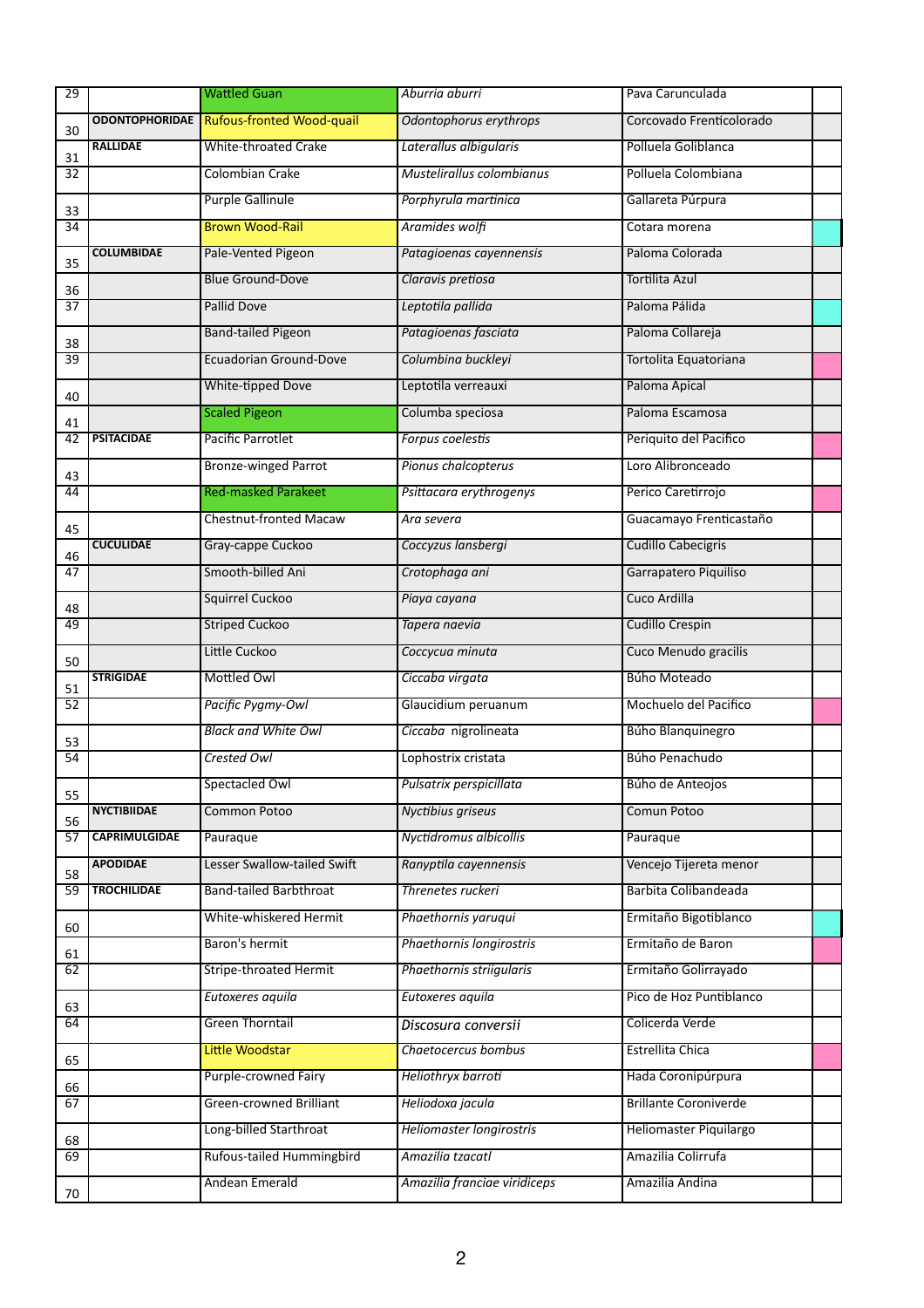| 71              |                    | <b>Blue chested Hummingbird</b>         | Amazilia amabilis                    | Amazilia Pechiazul            |  |
|-----------------|--------------------|-----------------------------------------|--------------------------------------|-------------------------------|--|
| $\overline{72}$ |                    | Green-crowned Woodnymph                 | Thalurania fannyi                    | Ninfa caroniverde             |  |
| 73              |                    | Violet-bellied Hummingbird              | Damophila julie                      | Colibrí Ventrivioleta         |  |
| $\overline{74}$ |                    | White-necked Jacobin                    | Florisuga mellivora                  | Jacobino Nuquiblanco          |  |
| 75              |                    | <b>Booted Racket-tail</b>               | Ocreatus underwoodii melanantherus   | Colaespatula Zamarrito        |  |
| 76              | <b>TROGONIDAE</b>  | Northern Violaceous-Trogon              | <b>Trogon caligatus</b>              | Trogón Violáceo Norteño       |  |
| 77              |                    | Western White-tailed Trogon             | Trogon chionurus                     | Trogón Coliblanco Transandino |  |
| 78              |                    | <b>Collared Trogon</b>                  | <b>Trogon collaris</b>               | Trogon Collarejo              |  |
| 79              | <b>ALCEDINIDAE</b> | Green Kingfisher                        | Chloroceryle americana               | Martín Pescador Verde         |  |
| 80              |                    | <b>Ringed Kingfisher</b>                | Megaceryle torquata                  | Martín Pescador Grande        |  |
| 81              | <b>MOMOTIDAE</b>   | <b>Blue-crowned Motmot</b>              | Momotus momoto argenticinctus        | Momoto Coroniazul             |  |
| 82              |                    | <b>Rufous Motmot</b>                    | Baryphthengus martii                 | <b>Momoto Rufo</b>            |  |
| 83              | <b>BUCCONIDAE</b>  | <b>Barred Puffbird</b>                  | Nystalus radiatus                    | <b>Buco Barrado</b>           |  |
| 84              |                    | White-whiskered Puffbird                | Malacoptila panamensis               | <b>Buco Bigotiblanco</b>      |  |
| 85              | <b>GALBULIDAE</b>  | Rufous-tailed Jacamar                   | Galbula ruficauda                    | Jacamar Colirrufo             |  |
| 86              | <b>CAPITONIDAE</b> | <b>Red-headed Barbet</b>                | Eubucco bourcierii                   | Barbudo cabecirrojo           |  |
| 87              |                    | <b>Orange-fronted Barbet</b>            | Capito squamatus                     | Barbudo frentinaranja         |  |
| 88              | RAMPHASTIDAE       | Crimson-rumped Toucanet                 | Aulacorhynchus haematopygus          | Tucanete Lomirrojo            |  |
| 89              |                    | Chocó Toucan                            | Ramphastos brevis                    | Tucán del Chocó               |  |
| 90              |                    | <b>Chestnut-mandibled Toucan</b>        | Ramphastos ambiguus                  | Tucán de Pico Castaño         |  |
| 91              |                    | Pale-mandibled Araçari                  | Pteroglossus erythropygius           | Arasari Piquipalido           |  |
| 92              | <b>PICIDAE</b>     | <b>Lineated Woodpecker</b>              | Dryocopus lineatus                   | Carpintero Lineado            |  |
| 93              |                    | <b>Crimson-bellied Woodpecker</b>       | Campephilus haematogaster            | Carpintero Carminoso          |  |
| 94              |                    | <b>Guayaquil Woodpecker</b>             | Campephilus gayaguilensis            | Carpintero Guayaquileño       |  |
|                 |                    | <b>Black-cheeked Woodpecker</b>         | Melanerpes pucherani                 | Carpintero Carinegro          |  |
| 95              |                    | Scarlet-backed Woodpecker               | Veniliornis callonotus               | Carpintero Dorsiescarlata     |  |
| 96<br>97        |                    | Golden-olive Woodpecker                 | Piculus rubiginosus                  | Carpintero Olividorado        |  |
|                 |                    | <b>Olivacus Piculet</b>                 | Picumnus olivaceus                   | Picolete Oliváceo             |  |
| 98<br>99        |                    | Red-rumped Woodpecker                   | Veniliornis kirkii                   | Carpintero Lomirrojo          |  |
|                 | <b>FURNARIIDAE</b> | Red-faced Spinetail                     | Cranioleuca erythrops                | Colaespina Carirroja          |  |
| 100             |                    | <b>Slaty Spinetail</b>                  | Synallaxis brachyura                 | Colaespina Pizarrosa          |  |
| 101<br>102      |                    | <b>Streahed Xenops</b>                  | Xenops rutilans                      | Xenops rayado                 |  |
|                 |                    | Plain Xenops                            | Xenops minutus littoralis            | Xenops Dorsillano             |  |
| 103<br>104      |                    | Buff-throated Foliage-gleaner           | Automolus ochrolaemus pallidigularis | Rascahojas Golipálida         |  |
|                 |                    | Pacific Hornero                         | Furnarius cinnamomeus                | Hornero del Pacifico          |  |
| 105             |                    | Scaly-throated Foliage-gleaner          | Anabacerthia variegaticeps           | Limpiafronda Goliescamosa     |  |
| 106<br>107      |                    | Scaly-throated leaftosser               | Sclerurus guatemalensis              |                               |  |
|                 |                    | DENDROCOLAPTIDA Plain-brown Woodcreeper | Dendrocincla fuliginosa              | Trepatroncos Pardo            |  |
| 108<br>109      |                    | Wedge-billed Woodcreeper                | Glyphorynchus spirurus               | Trepatroncos piquicuna        |  |
|                 |                    | Red-billed Scythebill                   | Campylorhamphus trochilirostris      | Picoguadaña Piquirrojo        |  |
| 110             |                    | <b>Spotted Woodcreeper</b>              | Xiphorhynchus erythropygius          | <b>Trepatroncos Manchado</b>  |  |
| 111<br>112      |                    | Streak-headed Woodcreeper               | Lepidocolaptes souleyetii            | Trepatroncos Cabecirrayado    |  |
|                 |                    |                                         |                                      |                               |  |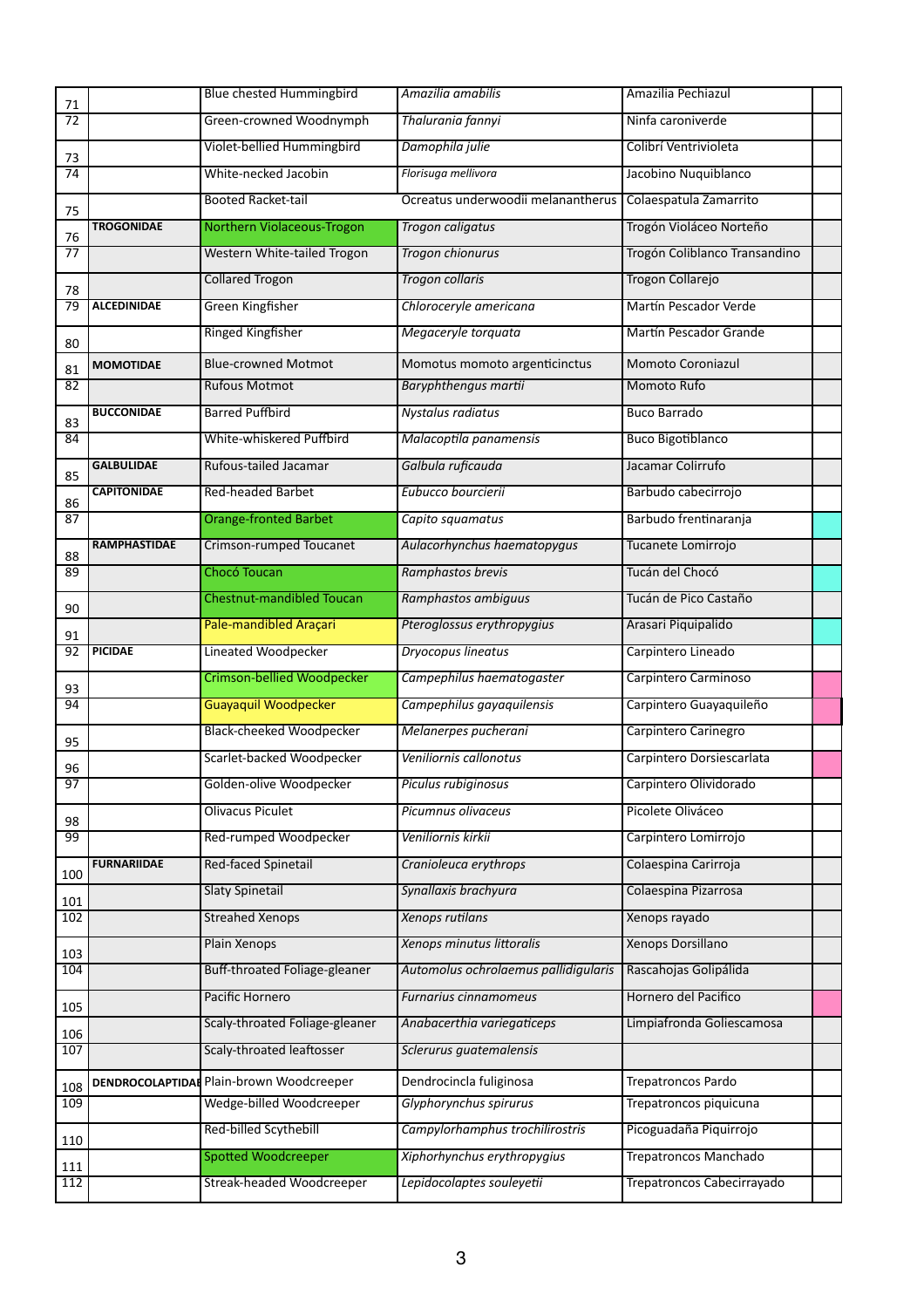| 113 |                       | Olivaceous Woodcreeper         | Sittasomus griseicapillus           | <b>Trepatroncos Olivaceo</b>   |  |
|-----|-----------------------|--------------------------------|-------------------------------------|--------------------------------|--|
| 114 | <b>THAMNOPHILIDAE</b> | White-backed Fire-eye          | Pyriglena leuconota                 | Ojo-de-fuego Dorsiblanco       |  |
| 115 |                       | <b>Great Antshrike</b>         | Taraba major                        | Batará Mayor                   |  |
| 116 |                       | Western Slaty-antshrike        | Thamnophilus atrinucha              | Batará Pizarroso Occidental    |  |
| 117 |                       | <b>Russet Antshrike</b>        | Thamnistes anabatinus               | Batará Rojizo                  |  |
| 118 |                       | <b>Spot-crowned Antvireo</b>   | Dysithamnus puncticeps              | <b>Batarito Coronipunteado</b> |  |
| 119 |                       | Dot-winged Antwren             | Microrhopias quixensis              | Hormiguerito Alipunteado       |  |
| 120 |                       | <b>Slaty Antwren</b>           | Myrmotherula schisticolor           | Hormiguerito Pizarroso         |  |
| 121 |                       | Checker-throated Antwren       | Epinecrophylla fulviventris         | Hormiguerito Ventifulvo        |  |
| 122 |                       | <b>Pacific Antwren</b>         | Myrmotherula pacifica               | Hormiguerito del Pacifico      |  |
| 123 |                       | <b>Esmeraldas Antbird</b>      | Myrmeciza nigricauda                | Hormiguero Esmeraldeño         |  |
| 124 |                       | Chestnut-backed Antbird        | Myrmeciza exsul                     | Hormiguero dorsicastaño        |  |
| 125 |                       | <b>Immaculate Antbird</b>      | Myrmeciza zeledoni                  | Hormiguero immaculado          |  |
| 126 |                       | <b>Bicolored Antbird</b>       | Gymnopithys leucaspis aequatorialis | Hormiguero Bicolor             |  |
| 127 | <b>FORMICARIIDAE</b>  | <b>Black-headed Antthrush</b>  | Formicarius nigricapillus           | Formicario Cabecinegro         |  |
| 128 | <b>TYRANNIDAE</b>     | Marble-faced Bristle-Tyrant    | Pogonotriccus ophthalmicus          | Orejerito Carijaspeado         |  |
| 129 |                       | Southern Beardless-Tyrannulet  | Camptostoma obsoletum sclateri      | Tiranolete Silbador Sureño     |  |
| 130 |                       | <b>Yellow Tyrannulet</b>       | Capsiempis flaveola                 | <b>Tiranolete Amarillo</b>     |  |
| 131 |                       | Rufous-winged Tyrannulet       | Mecocerculus calopterus             | <b>Tiranillo Alirrufo</b>      |  |
| 132 |                       | Choco Tyrannulet               | Zimmerius albigularis               | Tiranolete                     |  |
| 133 |                       | Greenish Elaenia               | Myiopagis viridicata                | Elenita verdosa                |  |
| 134 |                       | Ochre bellied flycatcher       | Mionectes oleagineus                | Mosquerito Ventriocráceo       |  |
| 135 |                       | Olive-striped Flycatcher       | Mionectes olivaceus                 | Mosquerito Olivirrayado        |  |
| 136 |                       | Slaty-capped flycatcher        | Leptopogon superciliaris            | Mosquerito Gorripizarro        |  |
| 137 |                       | Common Tody-Flycatcher         | Todirostrum cinereum sclateri       | Espatulilla Común              |  |
| 138 |                       | Scale-crested Pygmy-Tyrant     | Lophotriccus pileatus               | Cimerillo Crestiescamado       |  |
| 139 |                       | forrent Tyrannulet             | Serpophaga cinerea                  | Tiranolete Guardarrios         |  |
| 140 |                       | Ornate Flycatcher              | <b>Myiotriccus ornatus</b>          | Mosquetero Adornado            |  |
| 141 |                       | <b>Black-tailed Flycatcher</b> | Myiobius atricaudus                 | <b>Mosquerito Colinegro</b>    |  |
| 142 |                       | Sulphure-rumped Flycatcher     | Myiobius sulphureipygius            | Mosquerito Lomiazufrado        |  |
| 143 |                       | White-throated Spadebill       | Platyrinchus mystaceus              | Picochato Goliblanco           |  |
| 144 |                       | Wester wood-Pewe               | Contopus sordidulus                 | Pibi Occidental                |  |
| 145 |                       | Smoke-colored Pewee            | Contopus fumigatus                  | Pibi Ahumado                   |  |
| 146 |                       | <b>Bran-colored Flycatcher</b> | Myiophobus fasciatus crypterythrus  | Mosquerito Pechirrayado        |  |
| 147 |                       | <b>Masked Water-Tyrant</b>     | Fluvicola nengeta                   | Tirano de Agua Enmascarado     |  |
| 148 |                       | Bright-rumped Attila           | Attila spadiceus                    | Atila Polimorfo                |  |
| 149 |                       | Dusky-capped Flycatcher        | Myiarchus tuberculifer nigriceps    | Copetón Crestioscuro           |  |
| 150 |                       | Sooty-crowned Flycatcher       | Myiarchus phaeocephalus             | Copeton Coronitiznado          |  |
| 151 |                       | <b>Tropical Kingbird</b>       | Tyrannus melancholicus              | <b>Tirano Tropical</b>         |  |
| 152 |                       | Snowy-throated Kingbird        | Tyrannus niveigularis               | Tirano Goliníveo               |  |
| 153 |                       | Piratic Flycatcher             | Legatus leucophaius                 | Mosquero Pirata                |  |
| 154 |                       | <b>Streaked Flycatcher</b>     | Myiodynastes maculatus chapmani     | Mosquero Rayado                |  |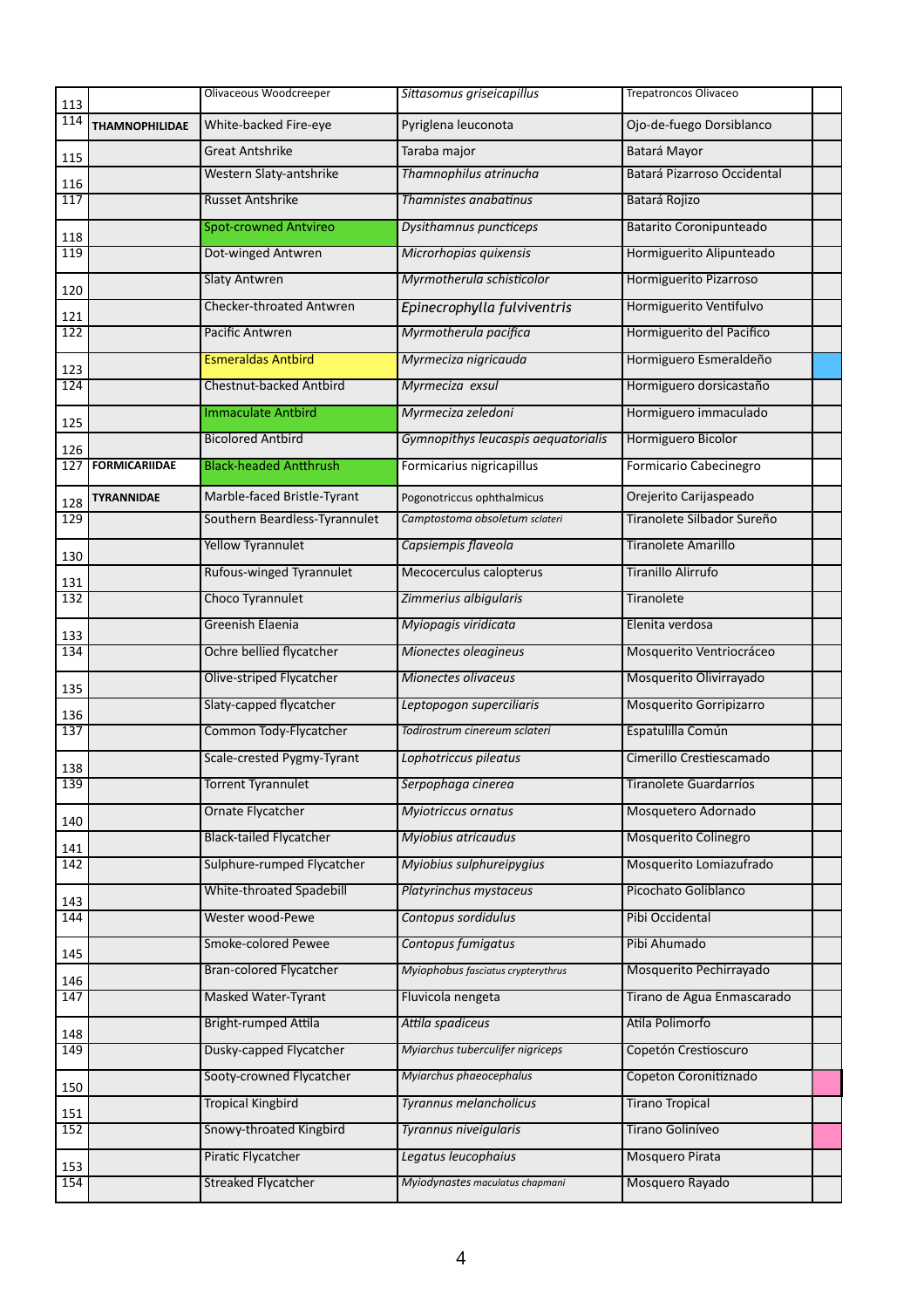| 155        |                      | <b>Boat-billed Flycatcher</b> | Megarynchus pitangua             | Mosquero Picudo               |                |
|------------|----------------------|-------------------------------|----------------------------------|-------------------------------|----------------|
| 156        |                      | Rusty-margined Flycatcher     | Myiozetetes cayanensis           | Mosquero Alicastaño           |                |
| 157        |                      | Social Flycatcher             | Myozetetes similis               | <b>Mosquero Social</b>        |                |
| 158        |                      | <b>Acadian Flycatcher</b>     | Empidomax virescens              | Mosquero Verdoso              |                |
| 159        | <b>COTINGIDAE</b>    | Long-wattled Umbrellabird     | Cephalopterus penduliger         | Pajaro Paraguas Longuipendulo |                |
|            |                      | Purple-throated Fruitcrow     | Querula purpurata                | Querula Golipurpura           |                |
| 160        |                      | Andean Cock of the rock       | Rupicola peruviana               | Gallo de la Peña Andino       |                |
| 161<br>162 | <b>PIPRIDAE</b>      | Club-winged manakin           | Machaeropterus deliciosus        | Saltarin Alitorcido           |                |
|            |                      | Golden-winged manakin         | Masius chrysopterus coronulatus  | Saltarin Alidorado            |                |
| 163<br>164 |                      | <b>Green Manakin</b>          | Chloropipo holochlora litae      | Saltarin verde                |                |
|            |                      | White-bearded manakin         | <b>Manacus manacus</b>           | Saltarin Barbiblanco          |                |
| 165        | <b>TITYRIDAE</b>     | Cinnamom Becard               | Pachyramphus cinnamomeus         | Cabezón Canelo                |                |
| 166<br>167 |                      | Black-and-white Becard        | Pachyramphus albogriseus         | Cabezón Blanquinegro          |                |
|            |                      | One-colored Becard            | Pachyramphus homochrous          | Cabezón Unicolor              |                |
| 168<br>169 |                      | <b>Masked Tityra</b>          | Tityra semifasciata              | Titira Enmascarada            |                |
|            |                      | <b>Black-crowned Tityra</b>   | Tityra inquisitor                | Titira Coroninegra            |                |
| 170        |                      | Northern Schiffornis          | Schiffornis veraepacis           | LLoron de Verapaz             |                |
| 171<br>172 |                      | Rufous-browned Peppershrike   | Cyclarhis gujanensis virenticeps | Vireon Cejirrufo              |                |
|            | <b>VIREONIDAE</b>    | Red-eyed Vireo                | Vireo olivaceus olivaceus        | Vireo Ojirrojo                |                |
| 173<br>174 | <b>TURDIDAE</b>      | Ecuadorian thrush             | Turdus maculirostris             | Mirlo Ecuatoriano             |                |
|            |                      | Swainson's thrush             | Catharus ustulatus               | Zorzal de swainson            | M              |
| 175        | <b>HIRUNDINIDAE</b>  | <b>Blue-and-white Swallow</b> | Pygochelidon cyanoleuca          | Golondrina Azuliblanca        |                |
| 176<br>177 |                      | White-thighed Swallow         | Atticora tibialis                | Golondrina Musliblanca        |                |
|            |                      | Southern Rough-winged Swallow | Stelgidopteryx ruficollis        | Golondrina Alirrasposa Sureña |                |
| 178<br>179 | <b>TROGLODYTIDAE</b> | <b>Bay Wren</b>               | Cantorchilus nigricapillus       | <b>Soterrey Cabecipinto</b>   |                |
|            |                      |                               |                                  |                               |                |
| 180        |                      | Southern Nightingale-Wren     | Microcerculus marginatus m.      | Soterrey Ruiseñor Sureño      |                |
| 181        |                      | Song Wren                     | Cyphorbinus phaeocephalus        | Soterrey Canoro               |                |
| 182        |                      | <b>House Wren</b>             | Troglodytes aedon                | <b>Soterrey Criollo</b>       |                |
| 183        | <b>POLIOPTILIDAE</b> | Tawny-faced Gnatwren          | Microbates cinereiventris        | Soterillo Carileonado         |                |
| 184        |                      | Long-billed Gnatwren          | Ramphocaenus melanurus           | Soterillo Piquilargo          |                |
| 185        |                      | tropical Gnatcacher           | Polioptila plumbea               | Perlita Tropical              |                |
| 186        | <b>PARULIDAE</b>     | <b>Tropical Parula</b>        | Setophaga pitiayumi              | Parula tropical               |                |
| 187        |                      | Slate-Throated Whitestart     | Myioborus miniatus               | Candelita Goliplomiza         |                |
| 188        |                      | Masked Yellowthroat           | Geothlypis aequinoctialis        | Antifacito Lorinegro          |                |
| 189        |                      | Olive-crowned Yellowthroat    | Geothlypis semiflava             | Antifacito coronioliva        |                |
| 190        |                      | Chocó Warbler                 | Myiothlypis chrysogaster         | Reinita del Chocó             |                |
| 191        |                      | <b>Mourning Warbler</b>       | Geothlypis philadelphia          | Reinita Plañidera             | $\overline{M}$ |
| 192        |                      | <b>Gray-and-gold Warbler</b>  | Myiothlypis fraseri              | Reinita Grisidorada           |                |
| 193        |                      | <b>Blackburnian Warbler</b>   | Setophaga fusca                  | Reinita Pechinaranja          | M              |
| 194        |                      | <b>Buff-rumped Warbler</b>    | Myiothlypis fulvicauda           | Reinita lomianteada           |                |
| 195        |                      | Canada Warbler                | wilsonia canadensis              | Reinita Collajera             | $\overline{M}$ |
| 196        |                      | American Redstart             | Setophaga ruticilla              | Candelita Norteña             | $\overline{M}$ |
|            |                      |                               |                                  |                               |                |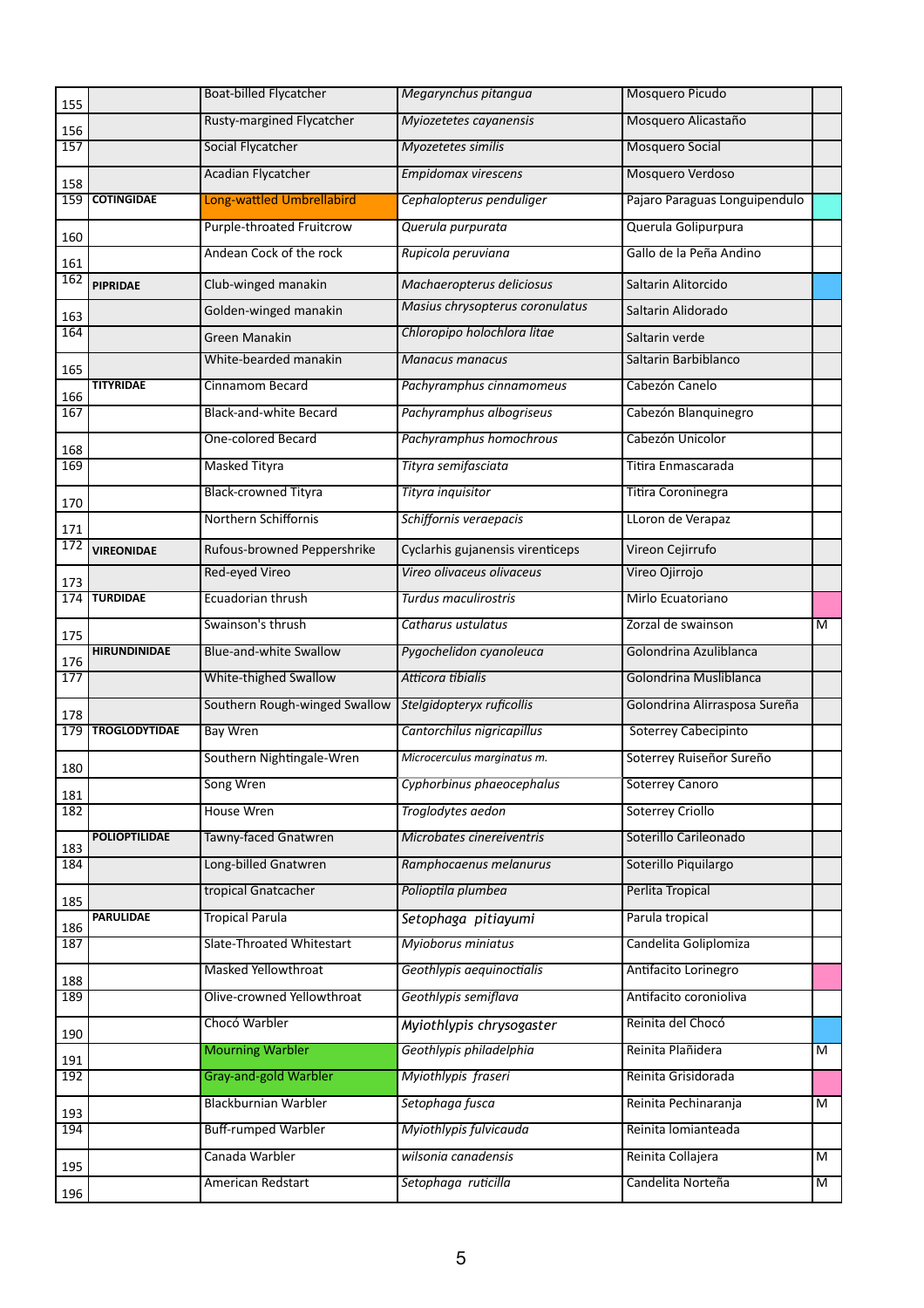|            | 197   THRAUPIDAE    | Green Honeycreeper             | Chlorophanes spiza                    | Mielero Verde              |                |
|------------|---------------------|--------------------------------|---------------------------------------|----------------------------|----------------|
| 198        |                     | Purple Honeycreeper            | Cyanerpes caerulerus                  | mielero Purpúreo           |                |
| 199        |                     | Bananaquit                     | Coereba flaveola                      | Mielero Flavo              |                |
| 200        |                     | <b>Yellow-tufted Dacnis</b>    | Dacnis egregia                        | Dacnis Penachiamarillo     |                |
| 201        |                     | <b>Blue Danis</b>              | Dacnis cayana coerebicolor            | Dacnis Azul                |                |
| 202        |                     | Guira Tanager                  | Hemithraupis guira                    | Tangara Guira              |                |
| 203        |                     | Lemon-rumped Tanager           | Ramphocelus flammigerus               | Tangara Lomilimón          |                |
| 204        |                     | <b>Gray-and-gold Tanager</b>   | Tangara palmeri                       | Tangara Doradigris         |                |
| 205        |                     | White-shouldered Tanager       | Tachyphonus luctuosus                 | Tangara Hombriblanca       |                |
|            |                     | Fawn-breasted Tanager          | Pipraeidea melanonota                 | Tangara Pechianteada       |                |
| 206<br>207 |                     | Dusky-faced Tanager            | Mitrospingus cassinii                 | Tangara carinegruzca       |                |
|            |                     | <b>White-lined Tanager</b>     | Tachyphonus rufus                     | Tangara Filiblanca         |                |
| 208<br>209 |                     | Tawny-crested Tanager          | Tachyphonus delattrii                 | Tangara Crestinaranja      |                |
|            |                     | <b>Blue-necked Tanager</b>     | Tangara cyanicollis cyanopygia        | Tangara Capuchiazul        |                |
| 210        |                     | <b>Bay-headed Tanager</b>      | Tangara gyrola                        | Tangara Cabecibaya         |                |
| 211<br>212 |                     | Silver-throated Tanager        | Tangara icterocephala                 | Tangara Goliplata          |                |
|            |                     | Golden-hooded Tanager          | Tangara larvata                       | Tangara Capuchidorada      |                |
| 213<br>214 |                     | <b>Blue-grey Tanager</b>       | Thraupis episcopus                    | Tangara Azuleja            |                |
|            |                     |                                |                                       |                            |                |
| 215        |                     | Palm Tanager                   | Thraupis palmarum                     | Tangara Palmera            |                |
| 216        |                     | Black-chinned Mountain-Tanager | Anisognathus notabilis                | Tangara Montana Barbinegra |                |
| 217        |                     | Yellow-throated Bush-Tanager   | Chlorospingus flavigularis marginatus | Clorospingo Goliamarillo   |                |
| 218        |                     | Flame-faced tanager            | Tangara parzudakii lunigera           | Tangara Cariflama          |                |
| 219        |                     | <b>Black-winged Saltator</b>   | Saltator atripennis                   | Saltador Alinegro          |                |
| 220        |                     | Slate-colored Grosbeak         | Saltator grossus                      | Picogrueso Piquirrrojo     |                |
| 221        |                     | Golden Tanager                 | Tangara arthus goodsoni               | Tangara Dorada             |                |
| 222        |                     | <b>Ochre-breasted Tanager</b>  | Chlorothraupis stolzmanni             | Tangara Pechiocracea       |                |
| 223        |                     | <b>Buff throated Saltator</b>  | Saltator maximus                      | Saltador Golianteado       |                |
| 224        |                     | Saffron Finch                  | Sicalis flaveola                      | Pinzon Sabanero            |                |
| 225        | <b>CARDINALIDAE</b> | Summer Tanager                 | Piranga rubra                         | Piranga Roja               | $\overline{M}$ |
| 226        |                     | <b>Scarlet Tanager</b>         | Piranga olivacea                      | Piranga Escarlata          | $\overline{M}$ |
| 227        |                     | Rose-breasted Grosbeak         | Pheucticus Iudovicianus               | Picogrueso Pechirrosado    | $\overline{M}$ |
| 228        |                     | Golden-bellied Grosbeak        | Pheucticus chrysogaster               | Picogrueso Amarillo Sureño |                |
| 229        |                     | <b>Blue-black Grosbeak</b>     | Cyanocompsa cyanoides                 | Picogrueso Negriazulado    |                |
|            | 230 EMBERIZIDAE     | Thick-billed Seed-Finch        | Oryzoborus angolensis funereus        | Semillero Menor            |                |
|            |                     | Variable Seedeater             | Sporophila corvina                    | Espiguero Variable         |                |
| 231        |                     | Yellow-bellied Seedeater       | Sporophila nigricollis                | Espiguero Ventriamarillo   |                |
| 232        |                     | <b>Blue-black Grassquit</b>    | Volatinia jacarina                    | Semilllero Negriazulado    |                |
| 233<br>234 |                     | Orange-billed Sparrow          | Arremon aurantiirostris               | Saltón Piquinaranja        |                |
|            |                     | Crimson-breasted Finch         | Rhodospingus cruentus                 | Pinzon Pechicarmesi        |                |
| 235        |                     | Slate-colored Seedeater        | Sporophila schistacea                 | Espiguero Pizzaroso        |                |
| 236        |                     | <b>Dull-colored Grassquit</b>  | Tiari obscura                         | Semillerito Oscuro         |                |
| 237        | 238   ICTERIDAE     |                                |                                       |                            |                |
|            |                     | <b>Scrub Blackbird</b>         | Dives warszewiczi                     | Negro Matorralero          |                |